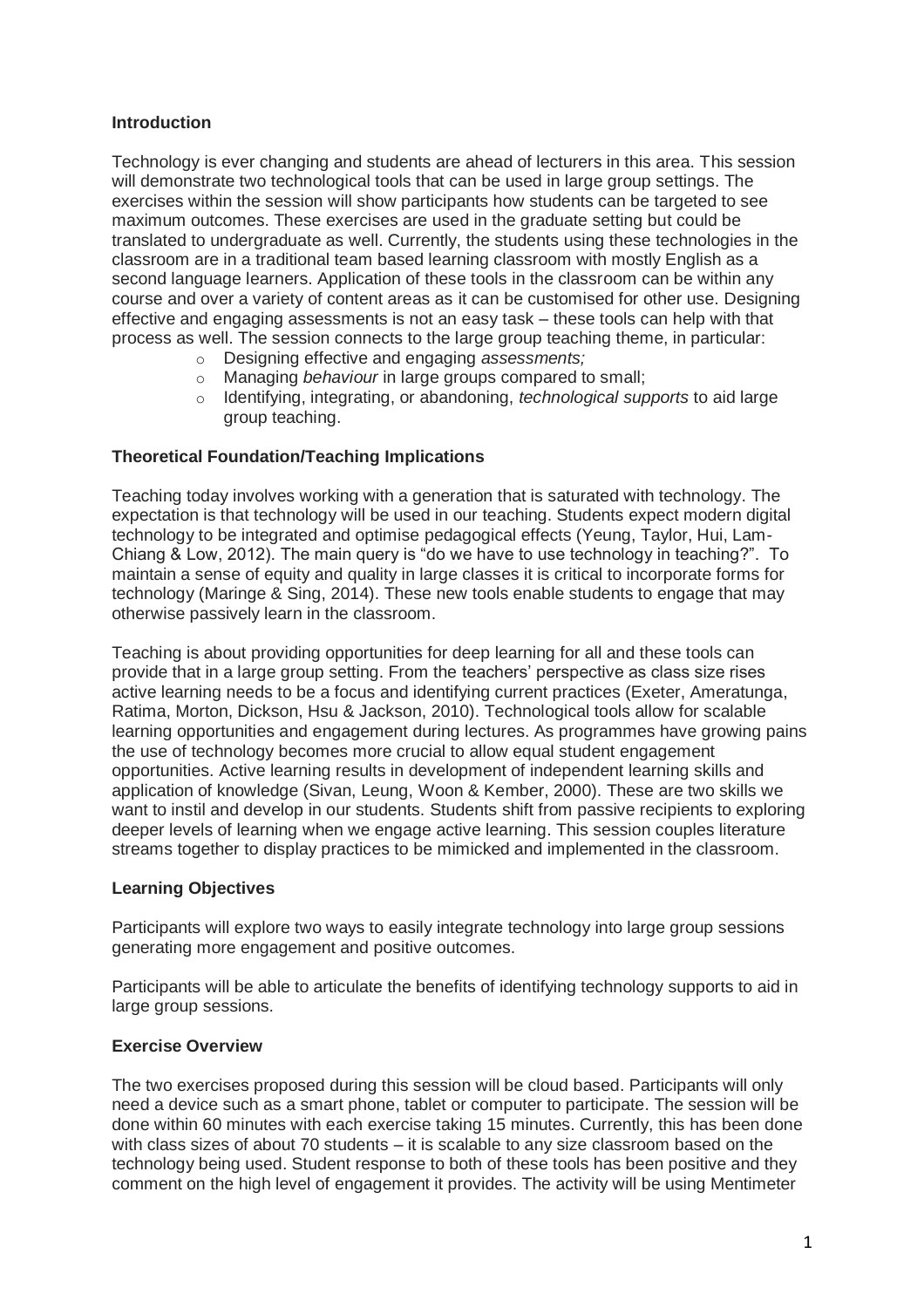and QR codes to show participants ways to use various technology in the classroom for engagement and managing behaviour. Mentimeter can be used for various means in the classroom such as questions, surveys, polls, word clouds and image discussion. QR codes can be used for links to anything in the classroom – in this instance a link to a form for attendance purposes, registration and helpful links. Positive and negative learnings will be shared in this session around the two technologies.

# **Session Description**

This session will engage participants through the use of two technologies that can be utilised in the classroom. Mentimeter and QR codes will be demonstrated with audience engagement. Participants will actively be using their devices to engage with the two technologies to form information during the session. The Mentimeter demonstration will show participants how to utilise it in large group learning to create engagement for groups and individuals. The QR code demonstration will use Google cloud based tools to show how behaviour can be altered to create classroom awareness. The QR code will show participants how to take attendance quickly and easily in the classroom. This tool also provides unanticipated effects on behaviour, engagement and classroom management.

This session will primarily be made up of participant engagement with the tools being presented and discussed. Demonstrations will be included so participants can try the tools and see the benefits first-hand. The session will also show participants how the tools can be scaled for various class size and use. These tools are diverse in their application which will be shown to participants of the session. Engagement will be incorporated throughout the session to place participants in the role of student. This role will provide the maximum experience and discussion around the implementation. The unique aspect of these tools is the ability to generalise use across class size, disciplines and universities. Also collaboration opportunities will be noted for discussion so participants can visualise how to easily share between departments and teaching teams.

### **Timeline for session:**

Start to 0:05 – Welcome and introduction

0:05 – 0:15 – Introducing the purpose and outcomes of the technology

0:15 – 0:30 – Mentimeter demonstration

0:30 – 0:45 – QR code demonstration – how to use to alter behaviour and create classroom awareness

0:45 – 0:50 – Debrief on outcomes of two technologies in classroom – other learnings

0:50 – 1:00 – Questions, feedback and wrap up

**Appendices**. None needed – all cloud based